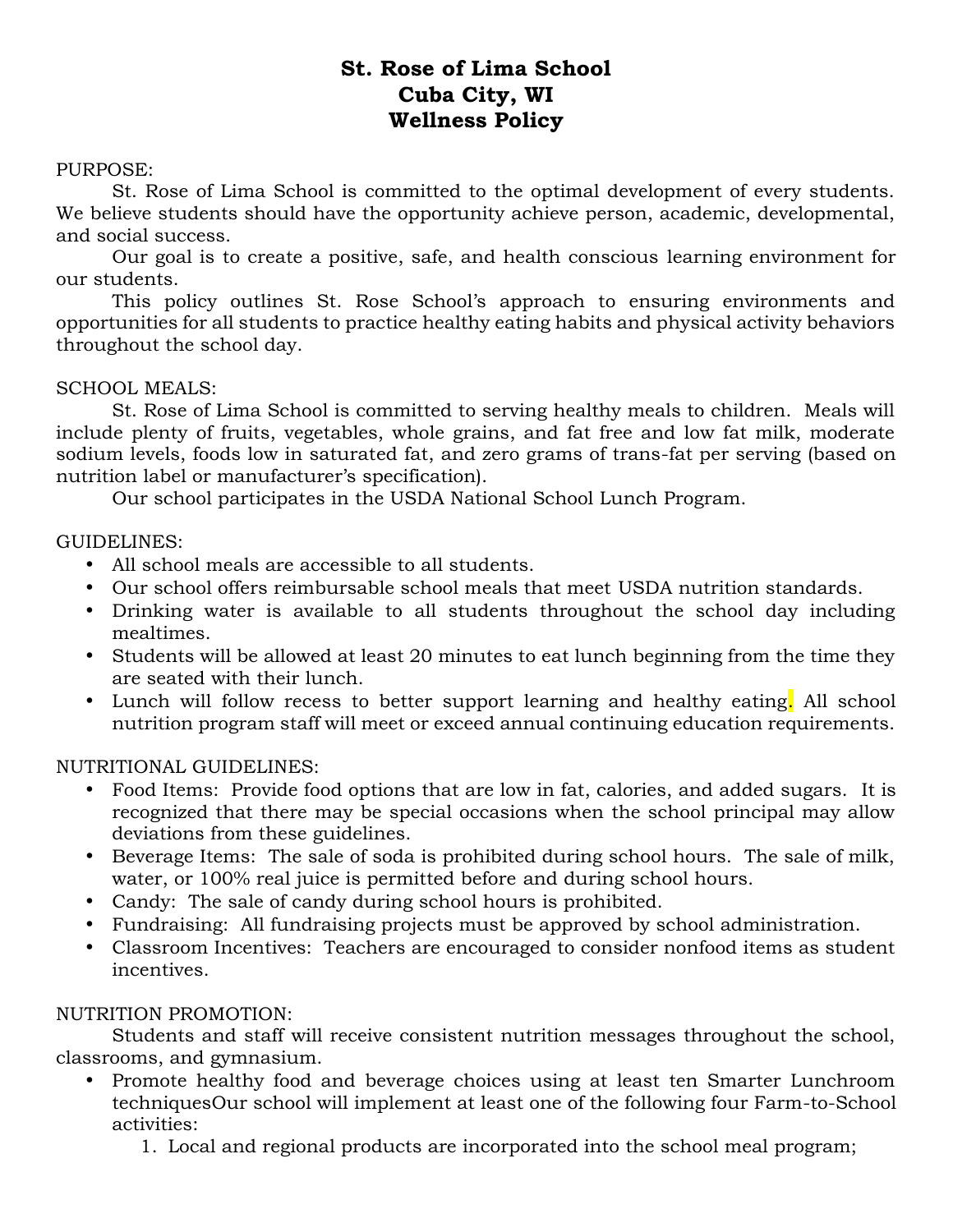- 2. Our school hosts a school garden;
- 3. School hosts field trips to local farms; and
- 4. School utilizes promotions or special events such as tastings, that highlight local and regional products.

# NUTRITION EDUCATION:

St. Rose School aims to teach, model, encourage, and support healthy eating habits by students. Nutrition education is designed to provide students with the knowledge and skills necessary to promote and protect their health.

- Nutrition education will include enjoyable, developmentally appropriate, culturally relevant, and participatory activities such as cooking demonstrations, promotions, taste testing, farm visits, and school gardens.
- Nutrition education will be included in the health curriculum. Nutrition education will also be integrated into other classroom instruction through subjects such as math, science, Language Arts, and social studies.
- St. Rose of Lima teaches students nutrition education using up to date nutrition information consistent with Dietary Guidelines for Americans.
- St. Rose School will include the following essential topics in the health education curriculum:
	- o Food guidelines from MyPlate.
	- o Reading and using WSDA's food labels.
	- o Balancing food intake wand physical activity.
	- o Food safety.
	- o Social influences on healthy eating, including media, family, peers, and culture.
	- o How to find valid information or services related to nutrition and dietary behavior.
	- o Resisting peer pressure related to unhealthy dietary behavior.
	- dietary behavior.<br>
	o Influencing, supporting, and advocating healthy dietary behavior in self and others.



### NUTRITION PROMOTION:

The health curriculum will educate students to develop knowledge, attitudes, skills and behaviors for life long healthy eating habits and physical activity.

Some topics covered as part of nutrition promotion include: eating habits, nutrients, dietary guidelines, MyPlate serving sizes, labeling weight problems, eating disorders, fad diets, food safety, consumer awareness, food allergies, and food sensitivities.

St. Rose of Lima School will provided students with physical education using age appropriate physical education based on national and state standards. All students will be provided equal opportunity to participate in physical education classes.

All St. Rose of Lima students will participate physical education classes that meet state standards:

- All St. Rose elementary students in each grade will receive physical education for at least 60 minutes per week.
- All St. Rose middle school students are required to take physical education at one grade level.
	- Students will be moderately to vigorously active for at least 50% of the class time.